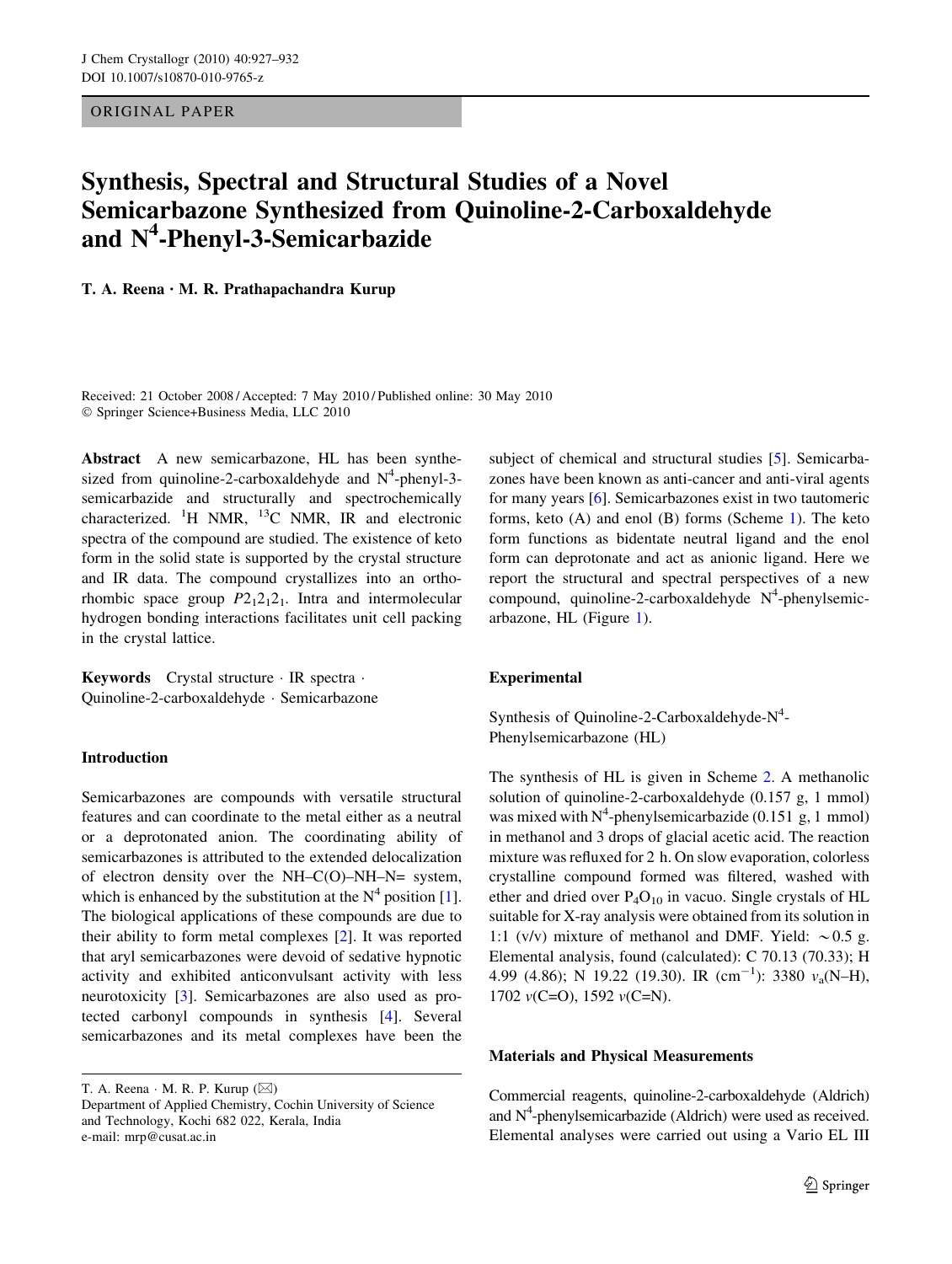<span id="page-1-0"></span>

Fig. 1 Quinoline-2-carboxaldehyde-N<sup>4</sup>-phenyl-3-semicarbazone, HL

CHNS analyzer at SAIF, Kochi, India. Infrared spectra were recorded on a JASCO FT-IR-5300 spectrometer in 4000–400  $\text{cm}^{-1}$  range using KBr pellets. Electronic spectra were recorded on a Cary 5000 Version 1.09 UV-VIS-NIR spectrophotometer using solution in DMF. The  ${}^{1}$ H and  ${}^{13}$ C NMR spectra were recorded using Bruker DRX 500 with CDCl<sub>3</sub> as solvent and TMS as standard at the Sophisticated Instruments Facility, Indian Institute of Science, Bangalore, India.

### X-ray Crystallography

The crystallographic data and structure refinement parameters of compound HL are given in Table 1. A crystal with approximate dimensions  $0.36 \times 0.23 \times 0.21$  mm<sup>3</sup> was selected and was found to be orthorhombic with a space group  $P2_12_12_1$ . X-ray diffraction measurements were carried out on CRYSALIS CCD diffractometer with graphite monochromated Mo K $\alpha$  ( $\lambda = 0.71073$  Å) radiation. The program CRYSALIS RED was used for data reduction and cell refinement. The structure was solved by direct methods and refined by least-square on  $F_0^2$  using SHELXL-97 [[7\]](#page-4-0). All nonhydrogen atoms were refined anisotropically. All hydrogen atoms except those attached to nitrogens were geometrically fixed at calculated positions. Those on nitrogen atoms were refined from Fourier maps. Refinement of  $F^2$  was done against all reflections. All esds, expect the esd in the dihedral angle between two least square planes, are estimated using the full Covariance matrix. Flack x parameter is  $0(2)$ . As this value is

Scheme 2

Table 1 Crystal data and structure refinement parameters of HL

| CCDC no.                                                                                                 | 689742                                                    |  |  |  |
|----------------------------------------------------------------------------------------------------------|-----------------------------------------------------------|--|--|--|
| Empirical formula                                                                                        | $C_{17}H_{14}N_4O$                                        |  |  |  |
| Formula weight                                                                                           | 290.32                                                    |  |  |  |
| Temperature                                                                                              | 150(2) K                                                  |  |  |  |
| Wavelength                                                                                               | $0.71073 \text{ Å}$                                       |  |  |  |
| Crystal system                                                                                           | Orthorhombic                                              |  |  |  |
| Space group                                                                                              | $P2_12_12_1$                                              |  |  |  |
| Unit cell dimensions                                                                                     | $a = 6.4662(3)$ Å                                         |  |  |  |
|                                                                                                          | $b = 10.3994(5)$ Å                                        |  |  |  |
|                                                                                                          | $c = 21.0315(11)$ Å                                       |  |  |  |
|                                                                                                          | $\alpha = 90^{\circ}$                                     |  |  |  |
|                                                                                                          | $\beta = 90^{\circ}$                                      |  |  |  |
|                                                                                                          | $v = 90^{\circ}$                                          |  |  |  |
| Volume                                                                                                   | 1414.25(12) $\AA^3$                                       |  |  |  |
| Z                                                                                                        | $\overline{4}$                                            |  |  |  |
| Density (calculated)                                                                                     | 1.364 $Mg/m^3$                                            |  |  |  |
| Absorption coefficient                                                                                   | $0.089$ mm <sup>-1</sup>                                  |  |  |  |
| F(000)                                                                                                   | 608                                                       |  |  |  |
| Crystal size                                                                                             | $0.36 \times 0.23 \times 0.21$ mm <sup>3</sup>            |  |  |  |
| $\theta$ range for data collection                                                                       | $3.30^{\circ} - 25.00^{\circ}$                            |  |  |  |
| Reflections collected                                                                                    | 12679                                                     |  |  |  |
| Independent reflections                                                                                  | $-7 \le h \le 7, -12 \le k \le 12,$<br>$-25 \le l \le 21$ |  |  |  |
| Refinement method                                                                                        | Full-matrix least-squares on $F^2$                        |  |  |  |
| Data/restraints/parameters                                                                               | 2488/0/207                                                |  |  |  |
| Goodness-of-fit on $F^2$                                                                                 | 1.019                                                     |  |  |  |
| Final R indices $[I > 2\sigma(I)]$                                                                       | $R1 = 0.0427$ , wR2 = 0.0754                              |  |  |  |
| R indices (all data)                                                                                     | $R1 = 0.0628$ , wR2 = 0.0834                              |  |  |  |
| $R1 = \Sigma   F_o  -  F_c  /\Sigma  F_o $ , wR2 = $[\Sigma w(F_o^2 - F_c^2)^2/\Sigma w(F_o^2)^2]^{1/2}$ |                                                           |  |  |  |

0, with small standard uncertainty, the absolute structure given by the structure refinement is likely correct [[8](#page-4-0)]. The molecular graphics employed were DIAMOND version 3.1d [[9\]](#page-4-0) and PLATON [\[10](#page-4-0)]. The final refinement cycle was based on all 2488 independent reflections and 207 variables with  $R1 = 0.0628$  and wR2 = 0.0834.

## Results and Discussion

## Crystal Structure

The molecular structure of HL along with the atom numbering scheme is given in Fig. [2](#page-2-0) and selected bond lengths

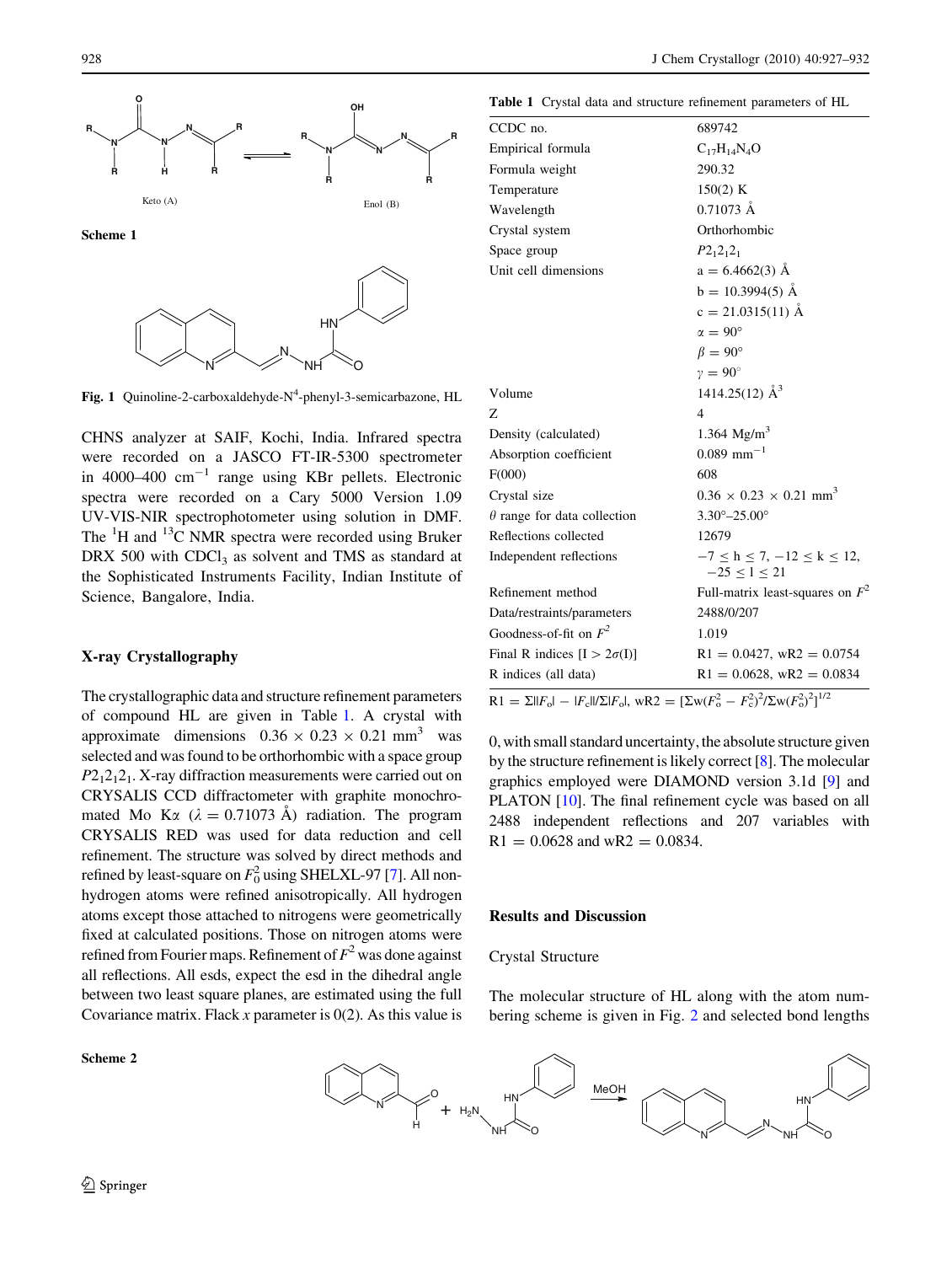<span id="page-2-0"></span>

Fig. 2 Molecular structure of HL

**Table 2** Selected bond lengths  $(A)$  and bond angles  $(°)$  of HL

| Bond lengths           | Bond angles                          |
|------------------------|--------------------------------------|
| $C(1) - N(1)$ 1.422(3) | $O(1) - C(7) - N(1)$ 125.4(2)        |
| $C(7)-O(1)$ 1.222(3)   | $O(1)$ –C(7)–N(2) 119.5(2)           |
| $C(7) - N(1)$ 1.353(3) | $N(1) - C(7) - N(2)$ 115.0(2)        |
| $C(7) - N(2)$ 1.376(3) | $N(3)$ –C $(8)$ –C $(9)$ 121.1 $(2)$ |
| $C(8)-N(3)$ 1.282(3)   | $C(7)-N(2)-N(3)$ 121.2(2)            |
| $C(8)$ –C(9) 1.469(3)  | $C(8)-N(3)-N(2)$ 114.3(2)            |
| $N(2) - N(3)$ 1.378(3) | $C(9)-N(4)-C(17)$ 118.1(2)           |
|                        |                                      |

and angles are given in Table 2. The compound crystallizes into an orthorhombic space group  $P2_12_12_1$ . The molecule is almost planar and exists in the E configuration with respect to C8=N3 bond. A torsion angle value of  $179.5(2)^\circ$  corresponding to  $O(1)$ – $C(7)$ – $N(2)$ – $N(3)$  moiety confirms the trans configuration of the  $O(1)$  atom with respect to hydrazine nitrogen atom  $N(3)$ . The  $C(8)$ – $N(3)$  bond distance  $[1.282(3)$  Å] is appreciably close to that of C=N double bond  $[1.28 \text{ Å}]$ ,  $[11]$  $[11]$  confirming the azomethine bond formation. The existence of semicarbazone in the keto form in the solid state is evidenced by the  $C(7)-O(1)$ bond distance of  $1.222(3)$  Å, which is very close to a formal C=O bond length  $[1.21 \text{ Å}]$ . However, the N(3)–N(2) [1.379(3)] and N(2)–C(7) [1.376(3)] bond distances are intermediate between the ideal values of corresponding single [N–N; 1.45 and C–N; 1.47] and double bonds [N=N; 1.25 and C=N; 1.28], which is in support of an extended  $\pi$ delocalization along the semicarbazone chain [\[12](#page-4-0), [13\]](#page-4-0).

Figure 3 shows the packing diagram of HL. The assemblage of molecules in the respective manner in the unit cell is resulted by the  $\pi-\pi$ , C–H $\cdots\pi$  and hydrogen bonding interactions. The centroid Cg(1) is involved in  $\pi-\pi$ interaction with  $Cg(2)$  of the neighbouring molecule at a distance of 4.5426 Å and a C-H $\cdots$  $\pi$  interaction, C(14)- $H(14) \rightarrow Cg(3)$  at a distance of 2.67 A contribute stability to the unit cell packing. The unit cell comprises of four molecules. The crystal structure is stabilized by intra and intermolecular hydrogen-bonding and the molecules are arranged in opposite manner. Two prominent intramolecular hydrogen-bonding interactions, viz.  $N(1)$ -H(1)··· $N(3)$ 



Fig. 3 Molecular packing diagram of HL, the unit cell is viewed down the c axis

Table 3 Interaction parameters of the compound HL

 $\epsilon$ 

b

| $Cg(I)\cdots Cg(J)$                                                  | $Cg-Cg(A)$ | $\alpha^{\circ}$  |                    | $\beta^{\circ}$                                                                                |
|----------------------------------------------------------------------|------------|-------------------|--------------------|------------------------------------------------------------------------------------------------|
| $\pi \cdots \pi$ interactions <sup>A</sup>                           |            |                   |                    |                                                                                                |
| $Cg(1)\cdots Cg(2)^{a}$                                              | 4.5426     |                   | 14.60              | 51.04                                                                                          |
| $Cg(2)\cdots Cg(1)^b$                                                | 4.5426     |                   | 14.60              | 37.25                                                                                          |
| $XH(I)\cdots Cg(J)$                                                  |            | $H \cdots Cg$ (Å) | $X-H\cdots Cg$ (°) | $X \cdots Cg(A)$                                                                               |
| $CH \pi$ interactions <sup>B</sup><br>$C(14) - H(14) \cdots Cg(3)^c$ | 2.67       | 146               |                    | 3.498                                                                                          |
| $D-H \cdots A$                                                       |            |                   |                    | $D \cdots H (\dot{A})$ $H \cdots A (\dot{A})$ $D \cdots A (\dot{A})$ $D-H \cdots A (^{\circ})$ |
| Hydrogen-bonding <sup>C</sup>                                        |            |                   |                    |                                                                                                |
| $N(1) - H(1) \cdots N(3)$                                            | 0.860(3)   | 2.280(3)          | 2.662(3)           | 107(2)                                                                                         |
| $C(6)-H(6)\cdots O(1)$                                               | 0.950      | 2.230             | 2.848(3)           | 122                                                                                            |
| $N(2) - H(2) \cdots N(4)^d$                                          | 1.04(3)    | 1.99(3)           | 3.028(3)           | 173(2)                                                                                         |

<sup>A</sup> Equivalent position code:  $a = 1 + x$ , y, z;  $b = -1 + x$ , y, z.  $Cg(1) = N(4), C(9), C(10), C(11), C(12), C(17); Cg(2) = C(1), C(2),$ C(3), C(4), C(5), C(6).  $\alpha$  = Dihedral angle between planes 1 and 2(°).  $\beta$  = Angle Cg(1) –> Cg(2) or Cg(1) –> Me vector and normal to plane  $1$  ( $\degree$ )

<sup>B</sup> Equivalent position code:  $c = 1/2 + x$ ,  $1/2-y$ ,  $1 - z$ . Cg(3) = C(12), C(13), C(14), C(15), C(16), C(17)

<sup>C</sup> D = donor, A = acceptor, Equivalent position code:  $d = -1/2 + x$ ,  $-1/2-y$ ,  $1-z$ 

and  $C(6)$ -H $(6)$  $\cdots$ O(1) led to the formation of one-fivemembered ring and one-six-membered ring comprising of atoms N(3), N(2), C(7), N(1), H(1)N and O(1), C(7), N(1),  $C(1)$ ,  $C(6)$ ,  $H(6)C$  respectively [[14,](#page-4-0) [15\]](#page-4-0). An intermolecular hydrogen-bonding,  $N(2)$ -H(2)··· $N(4)$  at a  $N(2)$ - $N(4)$  distance of  $3.028(3)$  Å also supports the present conformation of the semicarbazones (Table 3; Fig. [4\)](#page-3-0).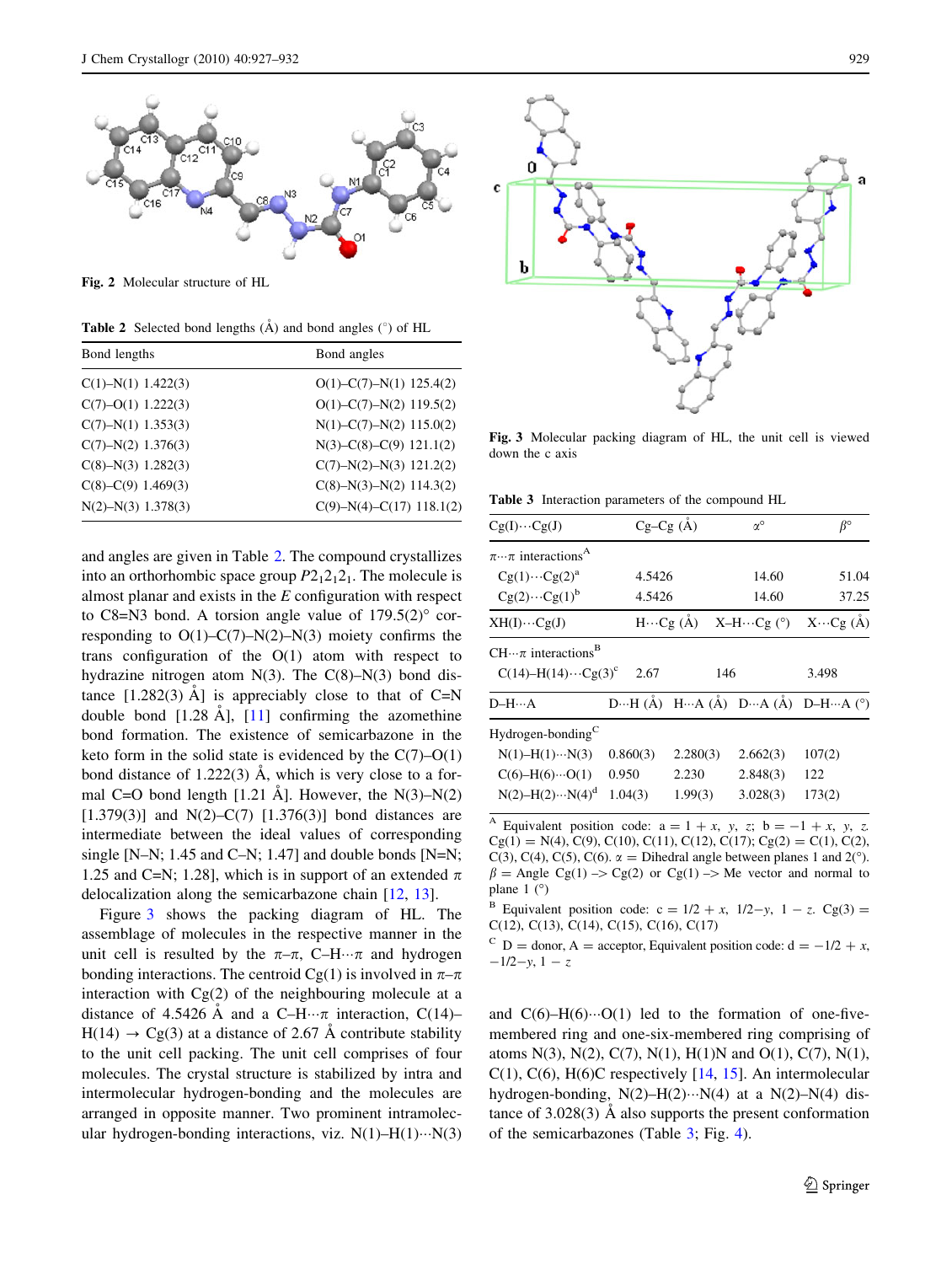<span id="page-3-0"></span>

Fig. 4 Intermolecular hydrogen bonding interaction

Spectral Studies

The <sup>1</sup>H NMR spectrum of the compound along with the spectral assignments is given in Fig. 5. The signals at

## Fig.  $5^{-1}$ H NMR spectrum

 $\delta = 11.187$  and 9.141 ppm are assigned to <sup>2</sup>NH and <sup>1</sup>NH protons respectively. These protons are shifted downfield because they are attached to hetero atoms and so are easily subjected to hydrogen bonding and are decoupled by the electrical quadrupole effects. The protons attached to  ${}^{2}$ N and <sup>1</sup>N appear as singlets as expected since these NH protons are decoupled from the nitrogen atoms and the protons from the adjacent atoms. Absence of any coupling interactions by C(8)H proton due to availability of protons on neighbouring atoms render singlet peak at  $\delta = 8.157$  ppm. Two doublets at  $\delta = 8.537$  and 8.423 ppm are assigned to the  $C(11)H$  and  $C(10)H$  protons. At  $\delta = 8.007$ , we got a quartet which is assigned to be a merged form of one triplet and a doublet corresponding to  $C(15)H$ and C(13)H protons. Another triplet at  $\delta = 7.998$  ppm is assigned to C(14)H proton. The resonances for the  $C_6H_5$ group appear as a doublet at  $\delta = 7.685$  ppm (ortho) and as triplets at  $\delta = 7.334$  and 7.060 ppm corresponding to meta and para phenyl protons. All the assignments made above are in good agreement with previous reports [[16,](#page-4-0) [17\]](#page-4-0) (Fig. 5).

<sup>3</sup>C NMR spectrum of ligand HL was recorded in CDCl<sub>3</sub>. The proton decoupled  $^{13}$ C spectrum of the compound contains 15 peaks corresponding to the 15 magnetically unique carbon atoms. The signals from  $^{13}$ C spectrum are much weaker than that of the corresponding proton

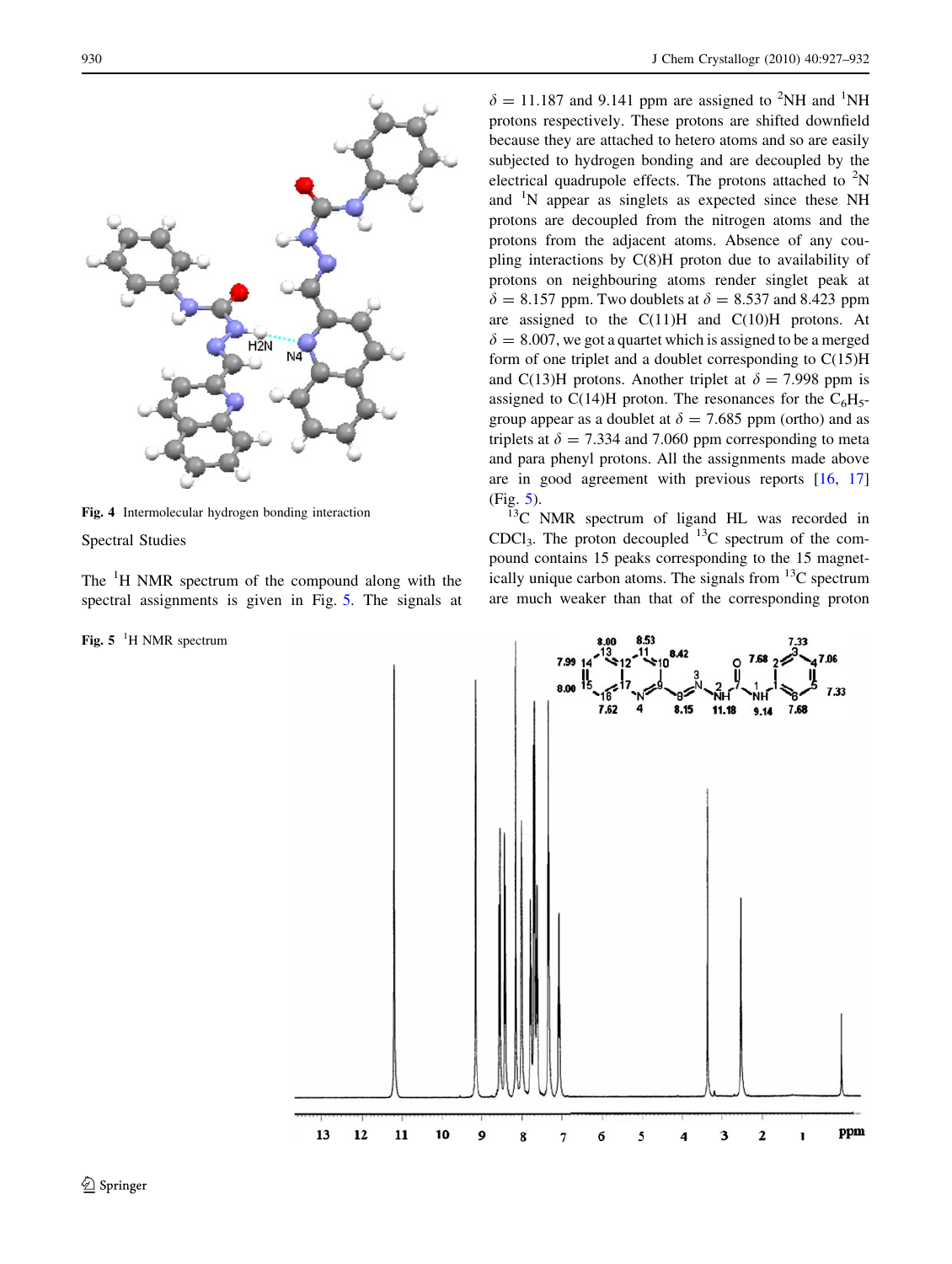<span id="page-4-0"></span>

NMR spectrum. Assignment of different resonant peaks to respective carbon atoms is presented in Fig. 6. The peaks at 152.863, 147.314 and 141.422 ppm correspond to the C(8),  $C(9)$  and  $C(17)$  carbon atoms respectively. The carbon atom at para position to the heteroatom viz. C(11) resonate at lower field value when compared to the meta positioned carbon atom  $C(10)$ . The non-protonated carbon  $C(7)$  is showing more downfield shift due to increased electron density resulting from the presence of electronegative oxygen and conjugative effect of the  $N(3)-N(2)-C(O)-N(1)$ – semicarbazone skeleton. The  $^{13}$ C peaks are assigned as follows. C(1), 138.857 ppm; C(2), 122.810 ppm; C(3), 120.326 ppm; C(4), 118.205 ppm; C(5), 120.326 ppm; C(6), 122.810 ppm; C(7), 153.900 ppm; C(8), 152.863 ppm; C(9), 147.314 ppm; C(10), 129.895 ppm; C(11), 136.245 ppm; C(12), 128.751 ppm; C(13), 127.763 ppm; C(14), 126.989 ppm; C(15), 128.458 ppm; C(16), 127.924 ppm; C(17), 141.422 ppm. The downfield shift of  $C(8)$  carbon is due to the  $\pi$  electron delocalization on the C(8)=N(3) bond [\[18\]](#page-5-0) (Fig. 6).

The IR spectrum of the compound HL was recorded as KBr pellets in the 4000–400  $\text{cm}^{-1}$  range. A medium band observed at 3380 cm<sup>-1</sup> is assigned to the  $v_a(NH)$  of the imino group. The presence of a band at  $1702 \text{ cm}^{-1}$ assigned to  $v(CO)$  stretching vibration which reveals the presence of only keto form in the solid state. The azomethine stretching vibrations are observed at  $1592 \text{ cm}^{-1}$ . A band at  $1526$  cm<sup>-1</sup> due to the interactions between N-H bending and C–N stretching vibrations of the C–N–H group of the amide function [[19\]](#page-5-0). A weak band at 1269 cm<sup>-1</sup> also results from the N–H bending and C–N stretching interactions. The spectrum of the compound, HL

has a band at 1150 cm<sup>-1</sup> is due to  $v(N-N)$ . The bands at 1225 and 1113  $\text{cm}^{-1}$  correspond to the in-plane vibrations of the quinoline ring while the out-of-plane vibrations are observed at 749 and 689 cm<sup>-1</sup> [[20,](#page-5-0) [21\]](#page-5-0).

Electronic spectrum of the ligand in DMF shows bands at 31400 and 29900 cm<sup>-1</sup> which are assigned to the  $n-\pi^*$ of azomethine and carbonyl groups of semicarbazone moiety respectively. The band observed at  $36900 \text{ cm}^{-1}$  is attributed to intraligand  $\pi-\pi^*$  transition of the imine function of the semicarbazone moiety [\[22](#page-5-0)].

## Supplementary Material

Crystallographic data for the structural analysis has been deposited with the Cambridge Crystallographic Data center, CCDC 689742 for compound HL. Copies of this information may be obtained free of charge at [http://](http://www.ccdc.cam.ac.uk/conts/retrieving.html) [www.ccdc.cam.ac.uk/conts/retrieving.html](http://www.ccdc.cam.ac.uk/conts/retrieving.html) [or from Cambridge Crystallographic Data Centre (CCDC), 12 Union Road, Cambridge, CB2, IEZ, UK; Fax:  $+44(0)1223-$ 336033; e-mail: deposit@ccdc.cam.ac.uk

Acknowledgements M.R.P. Kurup is thankful to the Council of Scientific & Industrial Research, New Delhi, India for the financial assistance. The authors are thankful to the National Single Crystal X-ray diffraction Facility, IIT, Bombay, India for providing single crystal XRD data.

#### References

- 1. Casas JS, Garcia-Tasende MS, Sordo J (2000) Coord Chem Rev 209:197
- 2. Pandeya SN, Dimmock JP (1993) Pharmazie 48:659
- 3. Shalini M, Yogeeswari P, Sriram D, Stables JP (2007) Biomed Pharmacother 8:1
- 4. Eisenbraun EJ, Wesley RP, Budhram RS, DewPrasad B (1989) Chem Ind (London) 15:459
- 5. Petering HG, VanGiessen GJ (1965) Biochem Copper Proc Symp. Harriman, New York, p 197
- 6. West DX, Sonawane PB, Kumbhar AS, Yerande RG (1993) Coord Chem Rev 123:49
- 7. Sheldrick GM (1997) SHELXL97 and SHELXS97. University of Göttingen, Germany
- 8. Flack HD, Bernardinelli G (2000) J Appl Cryst 33:114
- 9. Brandenburg K (2006), Diamond version 3.1d. Crystal Impact GbR, Bonn, Germany
- 10. Spek AL (2003) J Appl Cryst 36:7
- 11. March J (1992) Advanced organic chemistry, reactions, mechanisms and structure, 4th edn. Wiley, New York
- 12. Reena TA, Seena EB, Kurup MRP (2008) Polyhedron 27:1825
- 13. Kala UL, Suma S, Kurup MRP, Krishnan Suja, John RP (2007) Polyhedron 26:1427
- 14. Seena EB, Kurup MRP, Suresh E (2008) J Chem Cryst 38:93
- 15. Manoj E, Kurup MRP, Fun H-K (2008) J Chem Cryst 38:157
- 16. Swearingen JK, Kaminsky W, West DX (2002) Trans Met Chem 27:724
- 17. Suni V, Nethaji M, Kurup MRP (2005) J Mol Struct 749:177